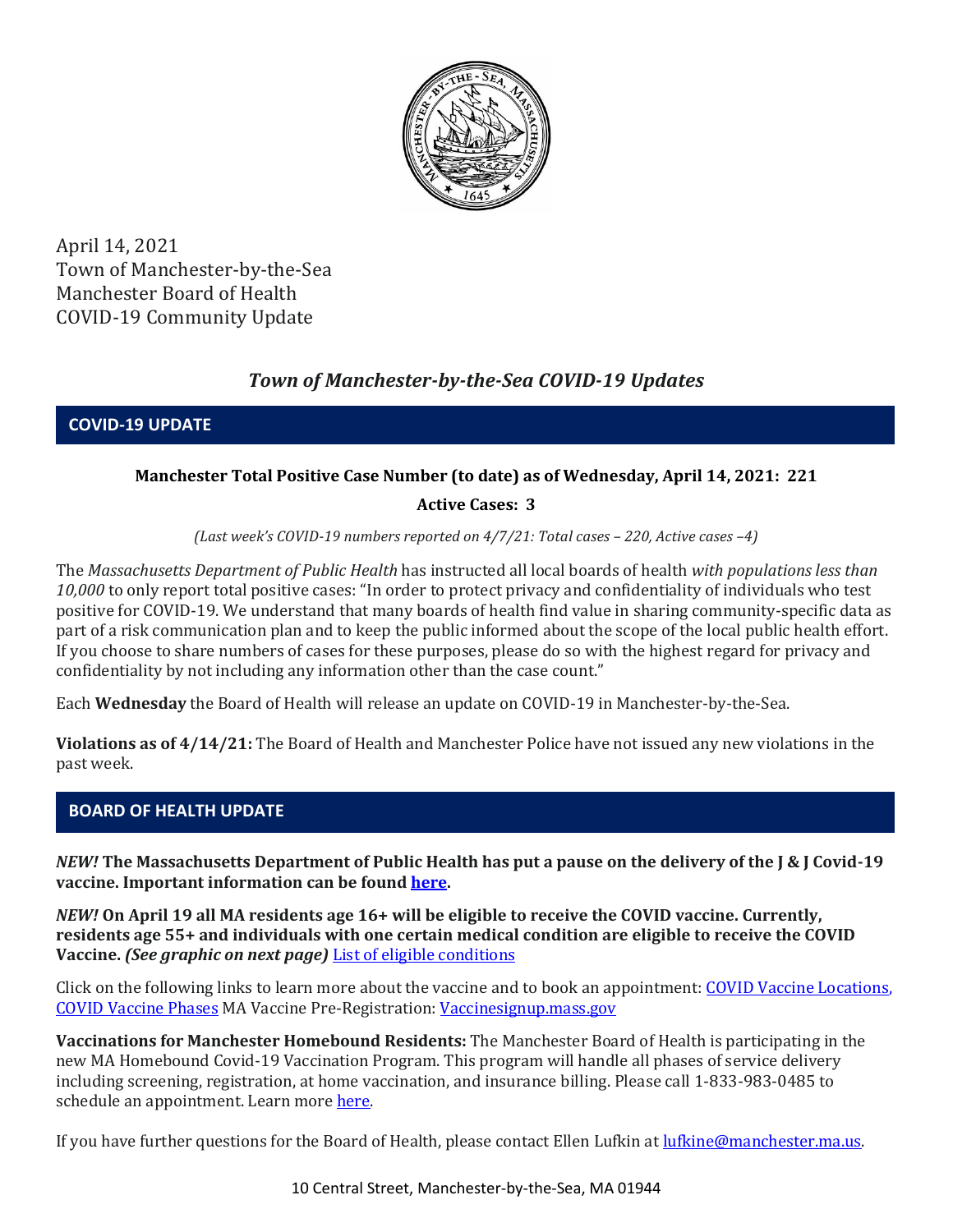



#### **NEW COMMUNITY UPDATES**

- *NEW!* **Town Hall Closed on April 19**: Town Hall will be closed on Monday, April 19 in observance of Patriots Day. Trash collection will be *delayed by one day*.
- *NEW!* **Board of Selectmen Meeting:** The bi-weekly Board of Selectmen meeting will take place on Tuesday, April 20 instead of Monday due to the holiday.
- *NEW!* **DPW Street Sweeping:** Street sweeping begins this week in MBTS and will continue through the month of April. Residents should avoid parking on the street to allow the street sweeper to pass through. Please contact the DPW office with questions at 978-526-1242.
- *NEW!* **Zero Waste Challenge:** Join the Sustainability Committee and Parks & Recreation in a challenge to reduce waste in Manchester for Earth Day from April 17 – 24. Learn how to participate [here.](https://www.manchester.ma.us/DocumentCenter/View/3779/ZeroWasteChallengeFlier-2)
- *NEW!* **Fourth Quarter Property Tax:** Tax bills are due on Monday, May 3. Please contact the Tax Collector's Office at 978-526-2030 with questions.
- *NEW!* **Planning Board Public Forum:** The Planning Board will host a public forum to discuss proposed zoning changes on Thursday, April 29 at 6:30 p.m[. Meeting Details](http://manchester.ma.us/Calendar.aspx?EID=1860)
- *NEW!* **Dogs on Singing Beach:** The allowance of dogs on Singing Beach will end on *April 15*. Singing Beach will be open to *Residents Only* from April 16 until the beach officially opens for the season in June 2021.

#### **ONGOING COMMUNITY GUIDANCE**

- MA Phase 4 Step 1 of Reopening: On Monday, March 22, MA transitioned to a new reopening phase. Read the details of this phase [here.](https://www.mass.gov/news/baker-polito-administration-announces-transition-to-phase-iv-of-reopening-plan)
- Travel Advisory: A new travel advisory replaced the travel order on Monday, March 22. All visitors entering Massachusetts, including returning residents, are advised to quarantine for 10 days upon their arrival. A list of exemptions can be found here: **Travel Advisory**

10 Central Street, Manchester-by-the-Sea, MA 01944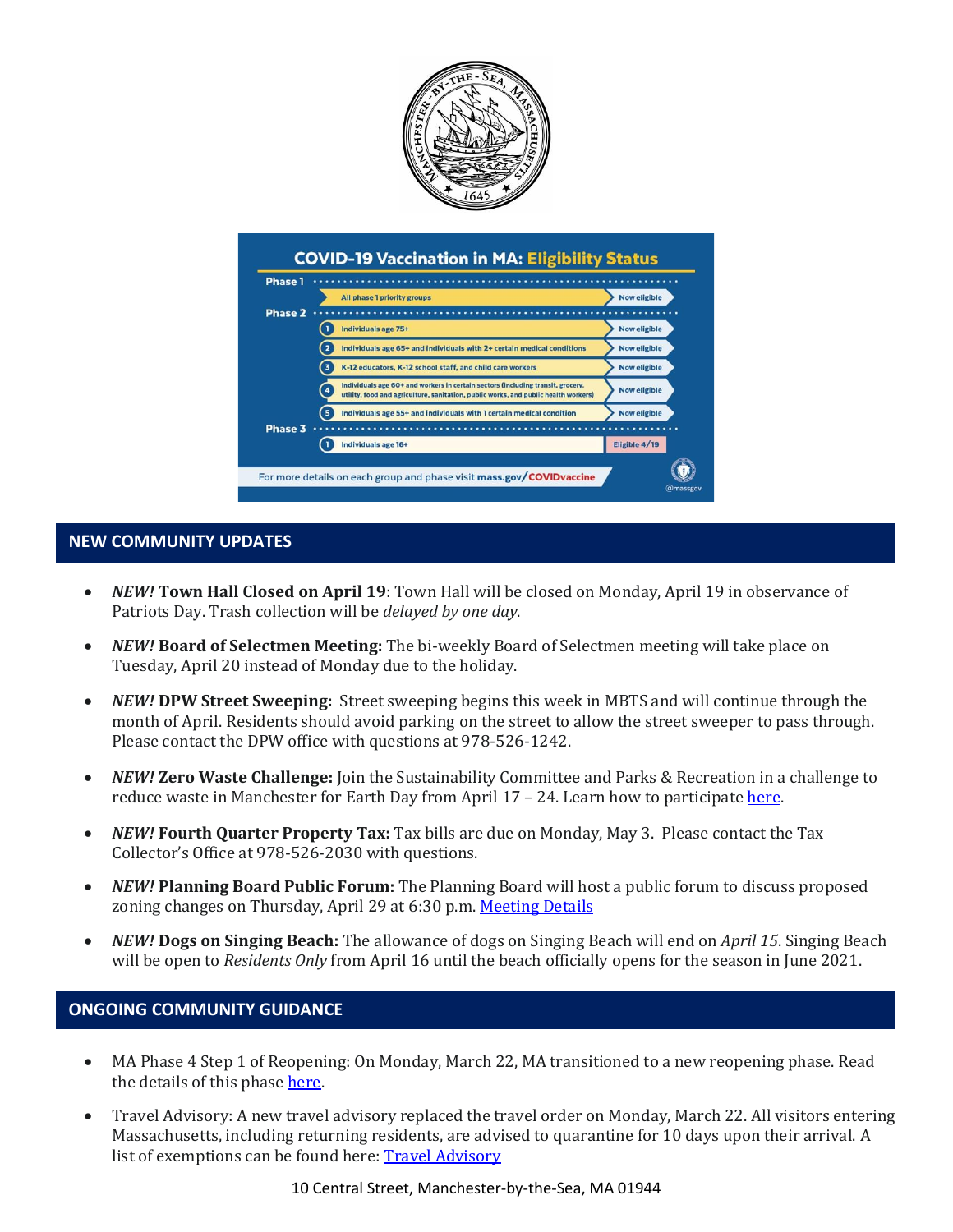

# • **ONGOING COMMUNITY GUIDANCE**

- July 4th Parade Rescheduled: Due to current COVID guidance, the Annual July 4th Parade will be postponed to September 25. The theme of the parade will be Manchester's 375th Anniversary. Fireworks on Singing Beach will be held in July 2022. Stay tuned for other festive activities being planned.
- Workplace and Youth Sports Guidance: Effective March 22, new guidelines for workplace and youth sports will be in place to correspond with the Phase 4 Step 1 reopening[. Workplace and Youth Sports](https://www.mass.gov/doc/safety-standards-for-youth-and-adult-amateur-sports-activities-phase-iv-step-1-effective-32221/download)
- Tax Deadline Extension: The federal and state income tax filing due date for individuals for the 2020 tax year will be automatically extended from April 15, 2021, to May 17, 2021.
- Manchester Police Department Fundraiser: The Manchester by-the-sea Police Department will be taking part in the Doug Flutie Jr. Foundation for Autism Patch Program for Autism Awareness Month. The department has designed an Autism Awareness patch and will be selling them for \$10. All proceeds go directly to the Doug Flutie Jr. Foundation! Please visit <https://manchesterbytheseapolice.bigcartel.com/> to purchase.
- FEMA Beach Inspections: FEMA will be conducting coastal erosion inspections throughout Essex County in April to assess the impact of coastal erosion and sea level rise. Manchester beaches will be included in this study.
- Town Compost Site is Open: The Town Compost Site is open. Compost Site hours are Thursday, Saturday, and Sunday 9 a.m. – 3 p.m. [Compost Site Information](https://www.manchester.ma.us/413/Yard-Compost-Site)
- MBTS Summer Jobs: The Parks and Recreation Department is currently accepting applications for the following positions: Assistant Summer Playground Director, Summer Playground Counselors, Tennis Director and Tennis Instructors - Apply [here.](https://www.manchester.ma.us/268/Parks-Recreation)
- Gathering Size Restriction: The current gathering order effective March 22 allows up to *10 indoors and 25 outdoors* at private residences. [Gathering Order](https://www.manchester.ma.us/DocumentCenter/View/3746/Signed-Appendix-for-Gatherings-Order-31821)
- Indoor and Outdoor Public Event Guidance[: March 2021 Event Guidance](https://www.manchester.ma.us/DocumentCenter/View/3736/Final_Indoor-and-Outdoor-Events-Guidance-31121)
- Annual Town Meeting Postponed: Due to COVID-19, the Board of Selectmen voted to postpone the Annual Town Meeting until Monday, June 21 at 6:30 p.m. on the MERSD athletic field.
- Updated [Vaccine FAQ](https://www.mass.gov/doc/covid-19-vaccine-frequently-asked-questions/download): Vaccine FAQ Email questions to [COVID-19-Vaccine-Plan-MA@mass.gov](file:///C:/Users/marlettat/Desktop/Public%20Relations/2021/COVID-19-Vaccine-Plan-MA@mass.gov)
- COVID-19 Testing: [COVID-19 Testing Site Locator,](https://memamaps.maps.arcgis.com/apps/webappviewer/index.html?id=eba3f0395451430b9f631cb095febf13) [Stop the Spread Sites,](https://www.mass.gov/info-details/stop-the-spread) [COVID-19 Dashboard](https://www.mass.gov/info-details/covid-19-response-reporting#covid-19-interactive-data-dashboard-)
- Volunteer with MA Medical Reserve Corps: The MA Medical Reserve Corp is looking for volunteers at the local level, both medical and non-medical. Clic[k here](https://l.facebook.com/l.php?u=https%3A%2F%2Fwww.mamedicalreservecorps.org%2Fcovid19%3Ffbclid%3DIwAR1O_7U70XMSPe_kbb689S7zAJbCTYavpqNhIz9Ce2s-encj1Mlz3fOmjYI&h=AT3a2b6zxupFiw2RA_9kLVFDLZwmtblukw3wwe3pvVN6YWtLrkwxEyW8Z8S97uuzXDiNt1x4DYp7DeOoXm1U98GjBQQufV4R5eC5sYpFoqMi6iMDgiQu2THu_d0XoA0BnNUMg336NM-KtUxjtQ&__tn__=-UK-R&c%5b0%5d=AT2anP_ULhxU-U55t7AxrMiNTXfNIJnoicfzRyKEGzk_70Dtxb6ttNSKpwftDkeovmenW9ksjPEmhjSrMDjZ_NEMD2Upi_WEREnPIZBLU-8cgapV1WMi5HvUjS0InF_0K4aE4PXV6bei0V79lnY9jSo89LgXHVCMF9u0-PYa4j6cBMOzl7xPt7oB2_WGVQ8cDciW8b9U) to register.
- MA Quarantine Instructions: If you have been instructed to quarantine, please adhere to the following rules: [Quarantine Instructions](http://manchester.ma.us/DocumentCenter/View/3558/14-10-7-day-COVID19_Quarantine-information-1272020)
- Face Covering Order for MA: All persons over the age of 5 are required to wear a face covering in all public spaces, indoor and outdoor, regardless of distance. (effective 11/6/20) [Face Covering Order](http://manchester.ma.us/DocumentCenter/View/3499/Revised-Face-Coverings-Order-No-55-1?fbclid=IwAR1a7l39TKetEAZ_mA8K6saG2GZ1dRBKA9-xuJJ3tDlAVUGCp7YatZmCKEo)